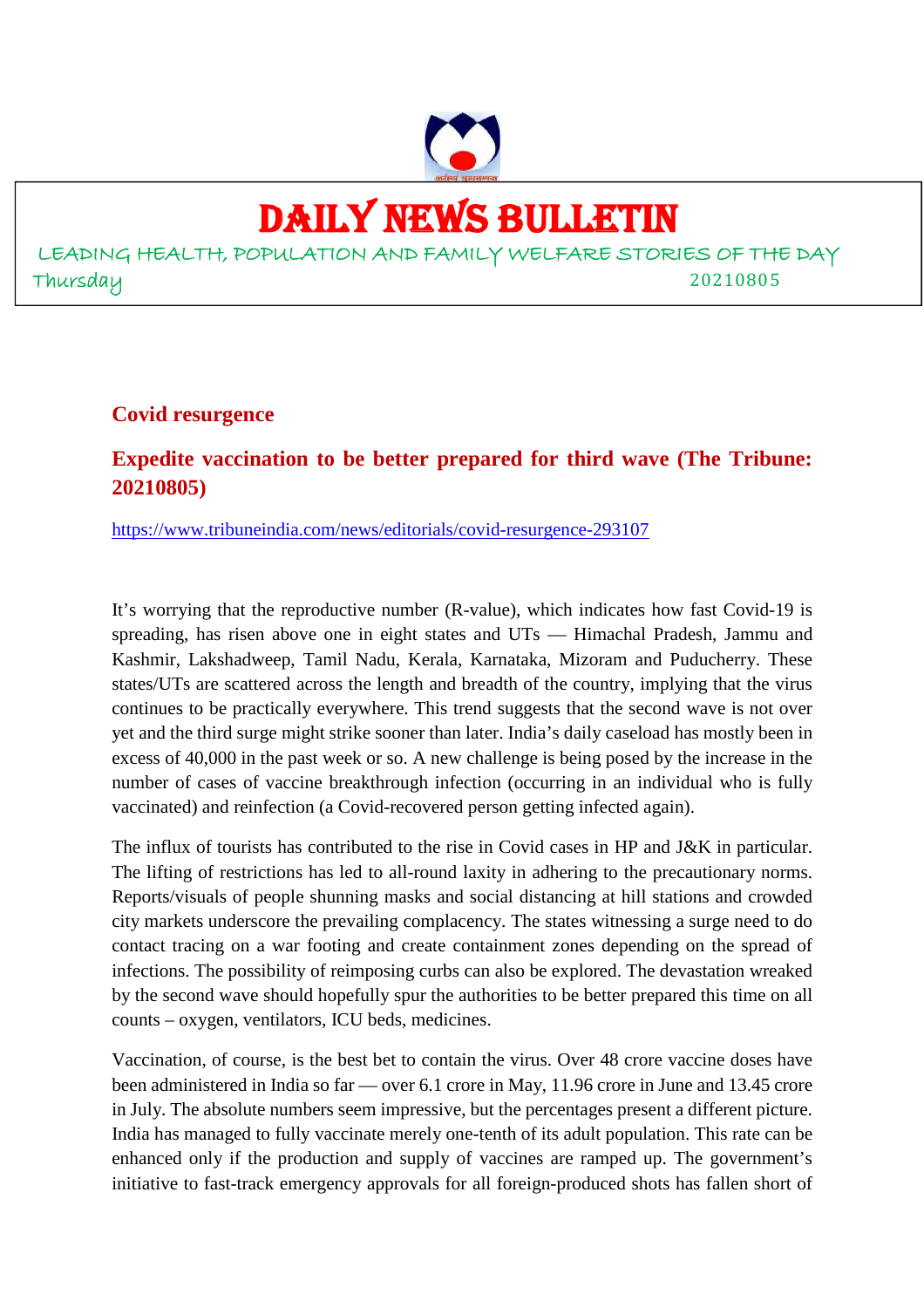achieving the desired results. The bottlenecks need to be removed quickly so that we stand a chance against the third wave.

#### **New Cases (The Asian Age: 20210805)**

http://onlineepaper.asianage.com/articledetailpage.aspx?id=15752026

# India records 42,625 Covid cases, 562 deaths

#### **AGE CORRESPONDENT NEW DELHI AUGUST 4**

]42,625 people testing positive for the coronavirus infection in a day, India's total tally of Covid-19<br>cases rose to 3,17,69,132 and the active caseload tions. An increase of 5,395 increased to 4,10,353, according to data. The in the active case<br>death toll climbed to span of 24 hours. 4,25,757 with 562 fatalities. while the case fatality rate stood at 1.34 per cent. Tuesday taking the num-<br>The number of people ber of tests conducted so who have recuperated far for detection of Covidfrom the disease surged 19 in the country to

national Covid-19 recovery rate rising to 97.37 per cent, the data updated at 8 am showed.

The number of active cases increased to 4,10,353 and accounted for 1.29 per cent of the total infeccases has been recorded in the active caseload in a

As many as 18,47,518 samples were tested on to 3,09,33,022 with the 47,31,42,307.

#### **Vaccination**

#### **Vaccination: Women lag behind men in Haryana ((The Tribune: 20210805**

https://www.tribuneindia.com/news/coronavirus/vaccination-women-lag-behind-men-inharyana-293181

Vaccination: Women lag behind men in Haryana

Even as the share of the women deaths in the total Covid casualties jumped to 37.5 per cent in Haryana, on the vaccination front their share is lesser. - File photo

Even as the share of the women deaths in the total Covid casualties jumped to 37.5 per cent in Haryana, on the vaccination front their share is lesser.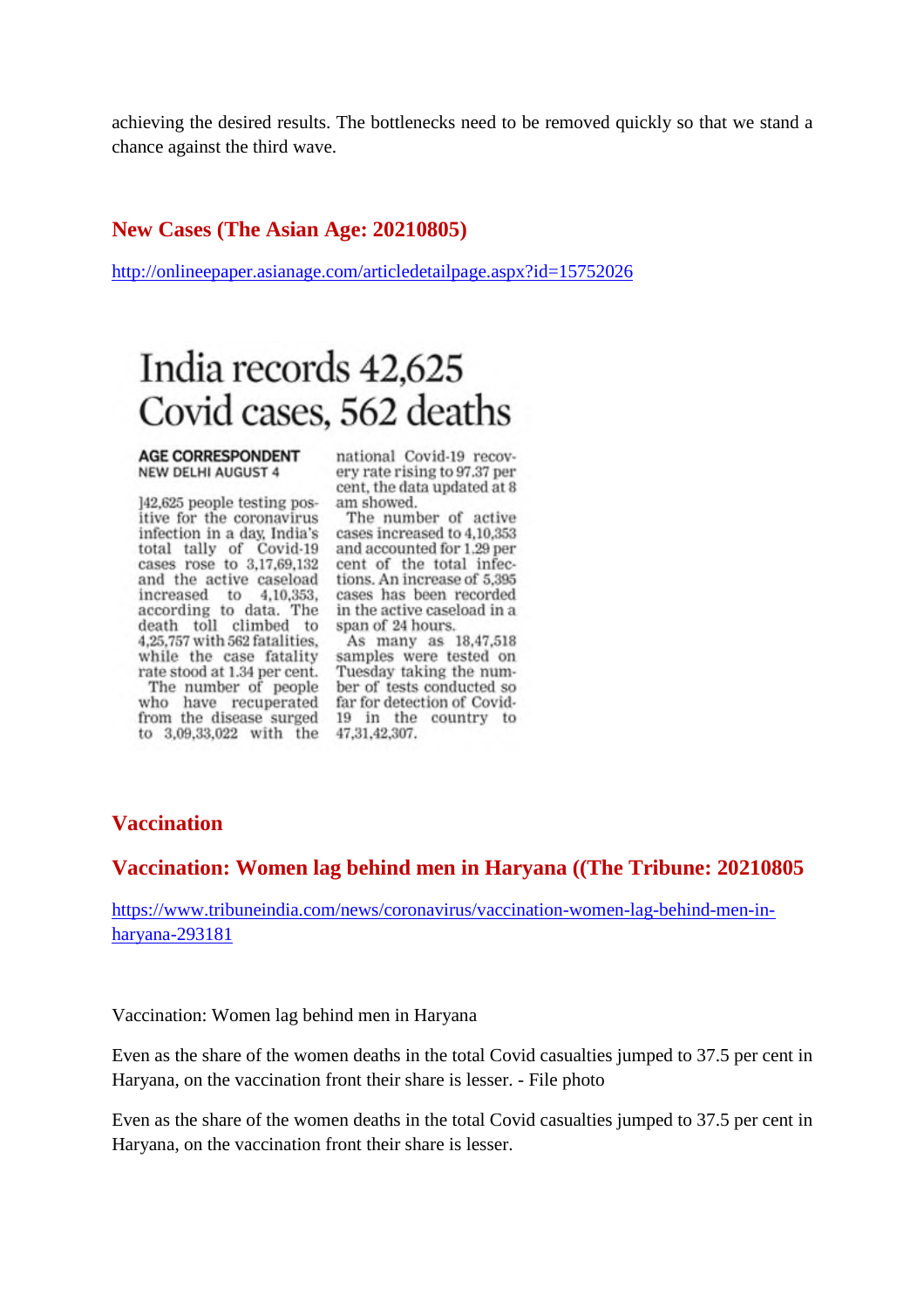From the start of the pandemic till March 31, there were 1,030 (32.6 per cent) women deaths out of 3,155 total casualties. But the share jumped to 37.5 per cent on August 3, as the last four months, April, May, June, and July, alone contributed 2,588 female deaths.

However, till July 29, against 1,000 men who received the Covid vaccine dose in Haryana, only 806 women reached vaccination centres for the jab. This is far lesser than the Census 2011 sex ratio in the state which was recorded at 879. Even the projected sex ratio is 887 in Haryana for 2021, as per the Census of India report on population projections (2019).

These facts came to light in a reply of the Ministry of Health and Family Welfare (MoH&FW) on August 3 to a question on the gender gap in vaccination in the Rajya Sabha. Till July 29, in Haryana, 62.78 lakh men had received the dose against 50.63 women as per the CoWin portal.

The figure of Punjab is worse with just 797 women receiving the vaccination against 1,000 men. The projected sex ratio in Punjab for 2021 is 903.

The MoH&FW reasoned that at the beginning of Covid vaccination programme, pregnancy and lactation were contraindications for vaccination. On the basis of the review of the available scientific evidence and the consensus of the stakeholders, the MoH&FW approved the vaccination of lactating women on May 19 and of pregnant women on July 2.

Prof Aswini Nanda from the Centre for Research in Rural and Industrial Development (CRRID), Chandigarh, who has been studying vaccine hesitancy, opined, "The gender gap has to be understood in terms of factors such as pregnant and lactating mothers are late entrants, women being confined to households, and need someone to escort them to vaccination centres, and they tend to ignore their health for the family. They have less access to information on the benefits of vaccination."

"Several women are under the influence of rumours on social media that vaccination could affect their fertility and that they wouldn't be able to conceive. We are fighting back to negate this," said Sunita Rani, secretary, Asha Workers Union, Haryana, who is posted in Sonepat.

In Parliament

Till July 29, against 1,000 men who received the jab in Haryana, only 806 women got vaccinated.

This is far fewer than the Census 2011 sex ratio in the state which was recorded at 879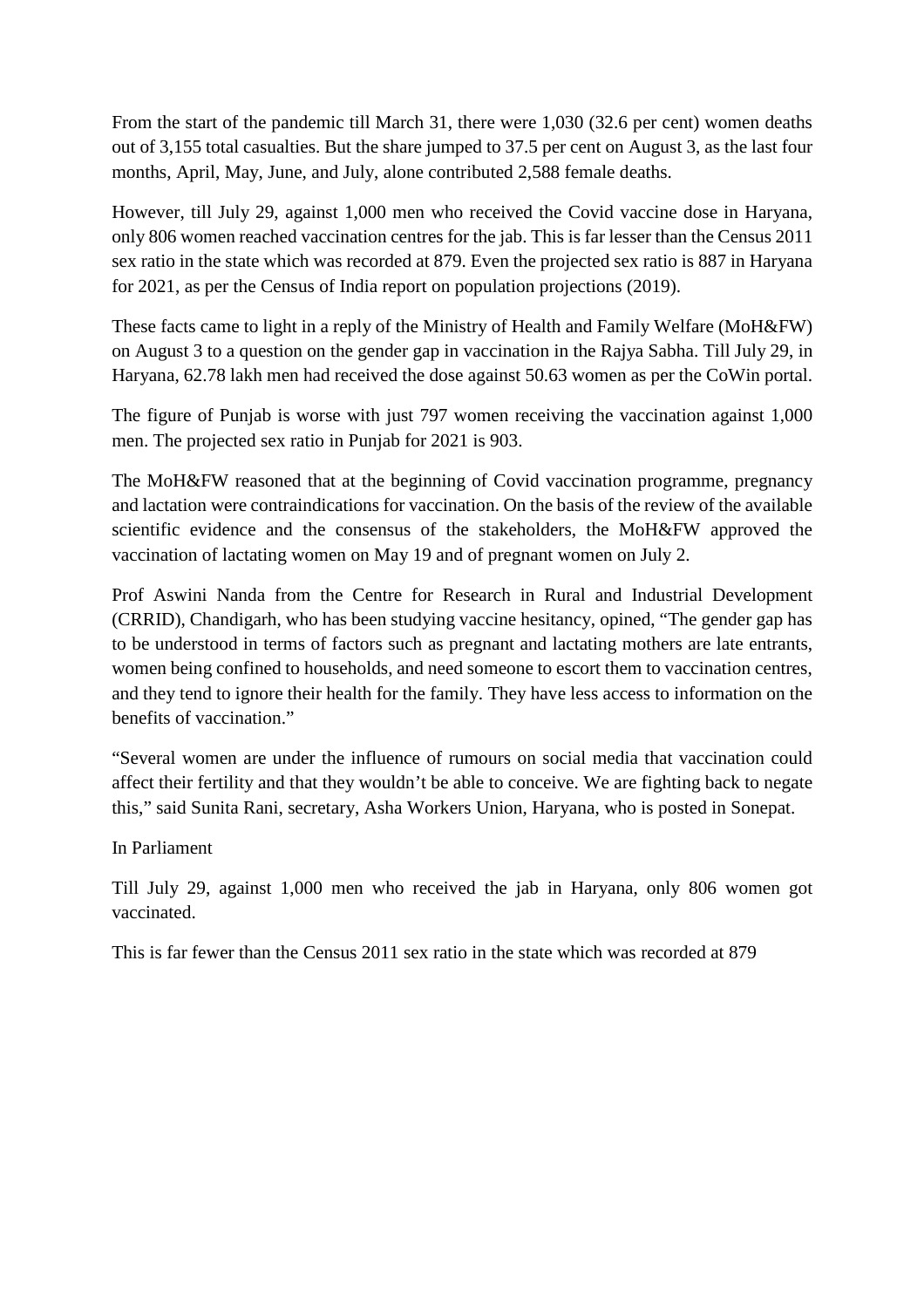## **Rs 5L free health insurance for Covid-hit kids**

## **Rs 5L free health insurance for Covid-hit kids((The Tribune: 20210805**

https://www.tribuneindia.com/news/coronavirus/rs-5l-free-health-insurance-for-covid-hitkids-292990

Union Information Minister Anurag Thakur today said that children affected by Covid-19 will get free health insurance up to Rs 5 lakh till they attain the age of 18 and the premium will be paid by the government through PM CARES. - File photo

Union Information Minister Anurag Thakur today said that children affected by Covid-19 will get free health insurance up to Rs 5 lakh till they attain the age of 18 and the premium will be paid by the government through PM CARES. The insurance would be given under Ayushman Bharat, Thakur said.

## **Covid-19: Study reveals best fabric combos for cloth masks**

## **Covid-19: Study reveals best fabric combos for cloth masks ( Hindustan Times:20210805)**

https://schoolepaper.hindustantimes.com/Home/ArticleView

Cloth face masks have become one of the most essential things to protect yourself and others from Covid-19. But have you ever thought about how effective are they, especially in containing a sneeze?

Now, researchers at the American Chemical Society Biomaterials Science and Engineering used high-speed videos of a person sneezing to identify the optimal cloth mask design. Face masks help reduce disease spread by blocking tiny, virus-laden droplets expelled through the nose and mouth when a person speaks, coughs or sneezes.

A few studies have examined the effectiveness of various fabrics for blocking droplets and aerosols made by a machine, but until now, none has been conducted under the conditions of a real human sneeze. Researchers at the University of New South Wales wanted to see how well masks made of various fabrics and layers blocked respiratory droplets from sneezes.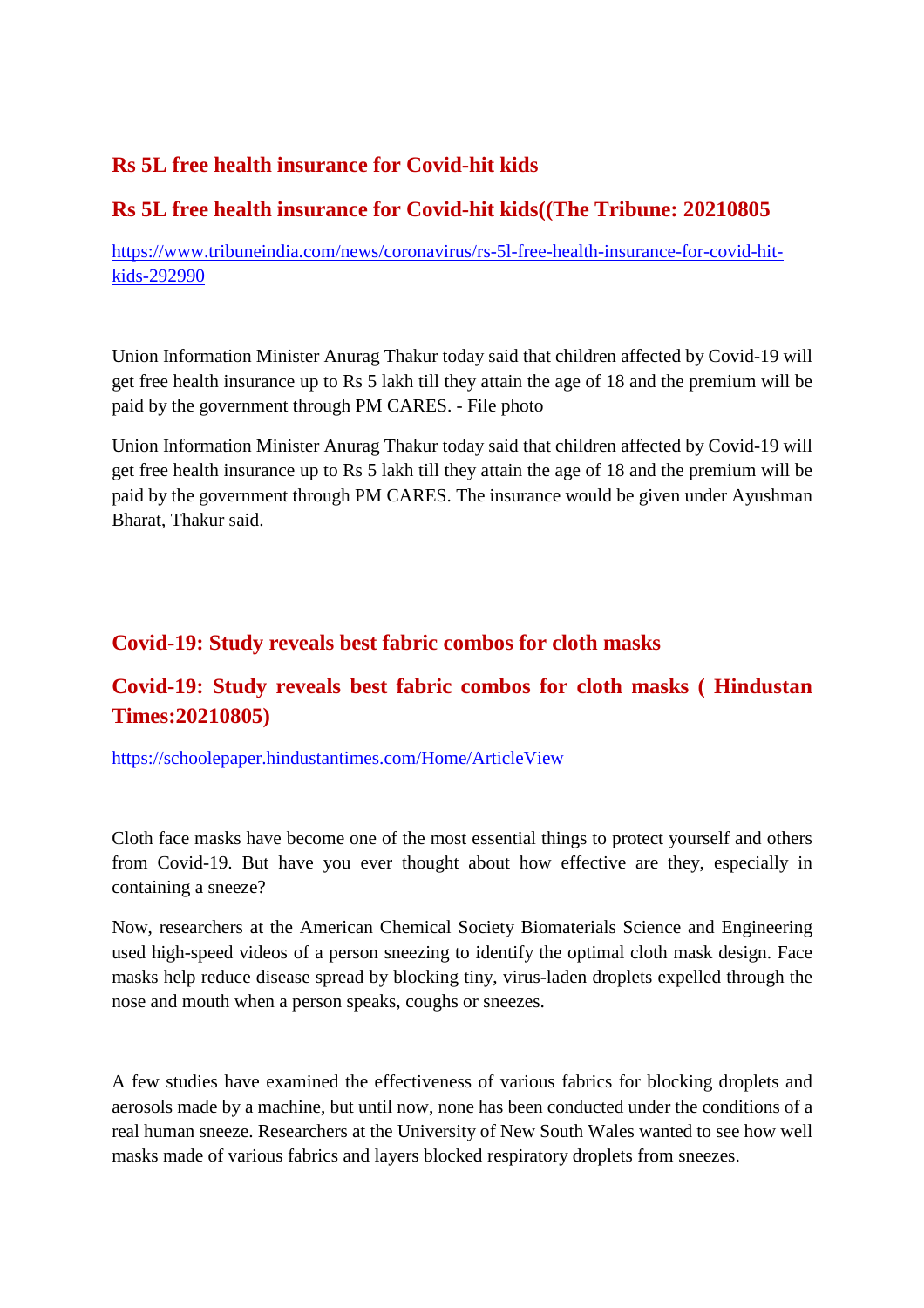The researchers made masks with 17 commonly available fabrics. Each mask had one, two or three layers of the same or different fabrics.

A volunteer donned each mask, tickled the inside of his nose with tissue paper on a cotton swab, and then readjusted the mask just before the onset of a sneeze. The researchers captured videos of the sneezes and computed the intensity of droplets in the images in a region 2 cm from his mouth. With each fabric layer, the droplet-blocking capability improved by more than 20-fold.

Interestingly, all of the three-layer cloth combinations the researchers tested were more effective than a three-layer surgical mask. The best masks for blocking droplets contained a hydrophilic inner layer of cotton or linen, an absorbent middle layer of a cotton/polyester blend and a hydrophobic outer layer of polyester or nylon. Ani

## **COVID-19 variants**

## **Efforts to track emerging COVID-19 variants shrink (The Hindu: 20210805)\**

https://www.thehindu.com/sci-tech/health/efforts-to-track-emerging-covid-19-variantsshrink/article35732379.ece

The second wave is yet to trough and there are signs that a third wave may be round the corner, but India's efforts to sequence genomes to track for emerging

## **Kerala's Ayurvedi**

## **Kerala's Ayurvedic retreats innovate to stay open(The Hindu: 20210805)\**

https://www.thehindu.com/news/national/kerala/keralas-ayurvedic-retreats-innovate-to-stayopen/article35609614.ece

Luxury resorts offer discounted packages for locals and treatments specifically designed for COVID-rehab and work-from-home fatigue

After two lockdowns, tourism in Kerala is cautiously opening with Karkkadakam (July-August), the last month of the Malayalam calendar.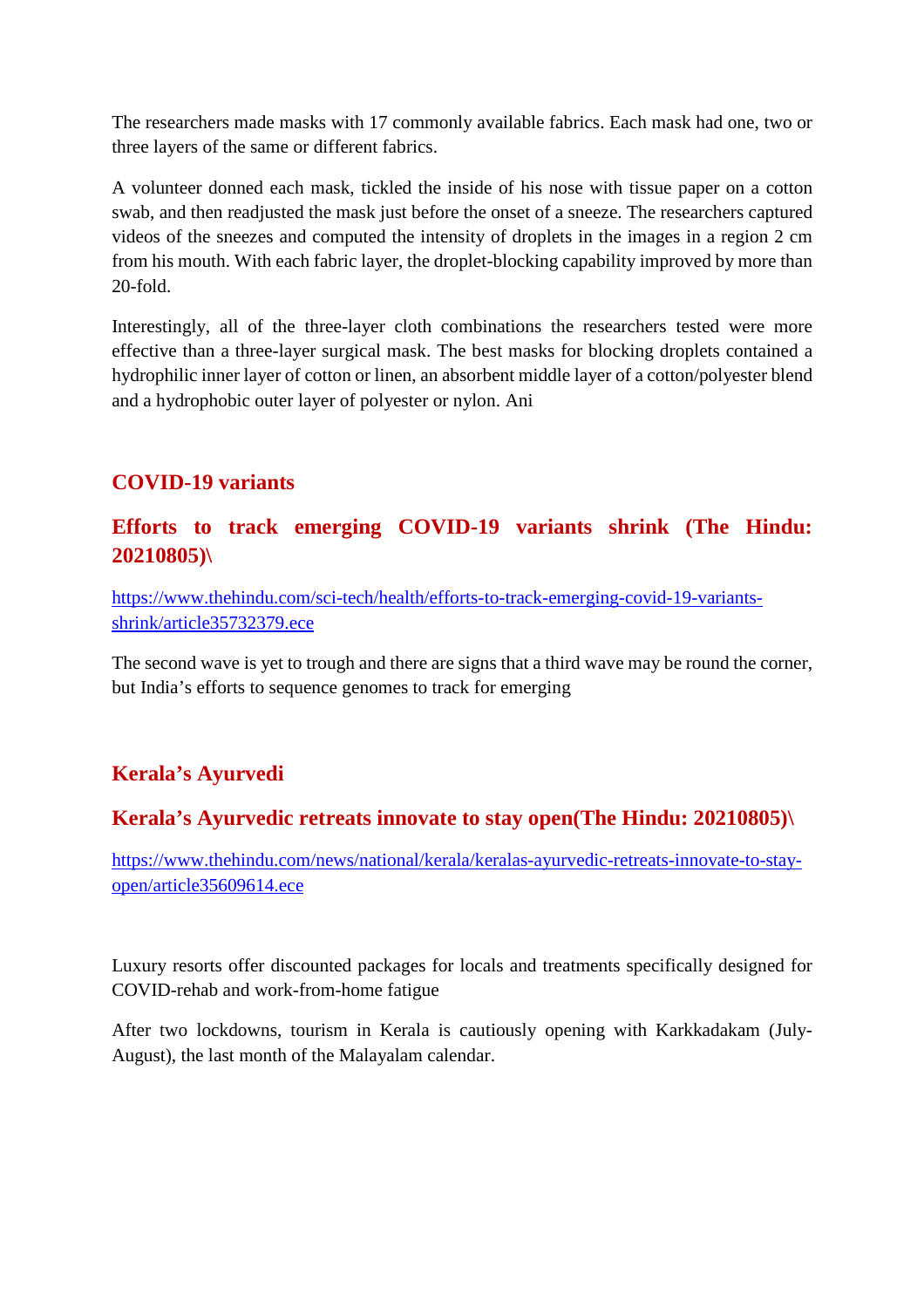## **A Covid warning**

## **Rise in infection rates in pockets of country calls for increased vigilance, quickening pace of vaccination (The Indian Express: 20210805)**

https://indianexpress.com/article/opinion/editorials/union-ministry-of-health-and-familywelfare-covid-19-pandemic-kerala-7438771/

The uptick in the country's Covid cases comes at a time when the US, Japan, Southeast Asia and parts of Europe are confronted with a fresh surge.

In the past four days, the Union Ministry of Health and Family Welfare has released a set of sobering figures on the Covid-19 pandemic. The decline in the country's caseload, after the second wave peaked on May 9, slowed down considerably in early July because the infection had not abated in Kerala and other pockets in the country. Data now shows that the virus is rearing its head again. On Tuesday, the health ministry reported that the R-value — the rate at which an infected person transmits the disease — has gone beyond the danger threshold of I in seven states and UTs other than Kerala: Himachal Pradesh, Tamil Nadu, Mizoram, Karnataka, Jammu and Kashmir, Lakshadweep, and Puducherry. Though only 44 districts have a positivity rate above 10 per cent, the fact that the country's weekly caseload spiked by 7 per cent in the last week of July should warrant a rise in vigilance levels. The Centre has asked states to consider local-level containment strategies in districts witnessing a surge. Their prime objective should be to stop crowds from gathering at busy urban centres — the Delhi government's crackdown on markets that violated Covid protocols in late June could be a good example to follow.

The uptick in the country's Covid cases comes at a time when the US, Japan, Southeast Asia and parts of Europe are confronted with a fresh surge. Random changes in the contagion's genetic code are threatening to undo the progress made in containing the pandemic's spread. There is, however, enough evidence that the current crop of vaccines, globally in use, blunt the virulence of the new variants, limit the number of people falling gravely ill. Though India has done well to meet its July target of administering 13-crore shots, the country's Covid challenge demands a quickening of the pace of inoculation. A little more than 55 per cent of people over the age of 60 have received one shot — about 27 per cent have received both doses. This means that a significant number of people, most vulnerable to the lethal ways of the virus, are still unprotected against the pathogen.

The government has maintained that vaccine supply will be ramped up in the next five months. Abiding by this commitment would, of course, be decisive in meeting the year-end goal of inoculating all adult Indians. In the coming weeks, increased supplies could also be crucial in helping state governments frame strategies to use the vaccine more effectively in curbing a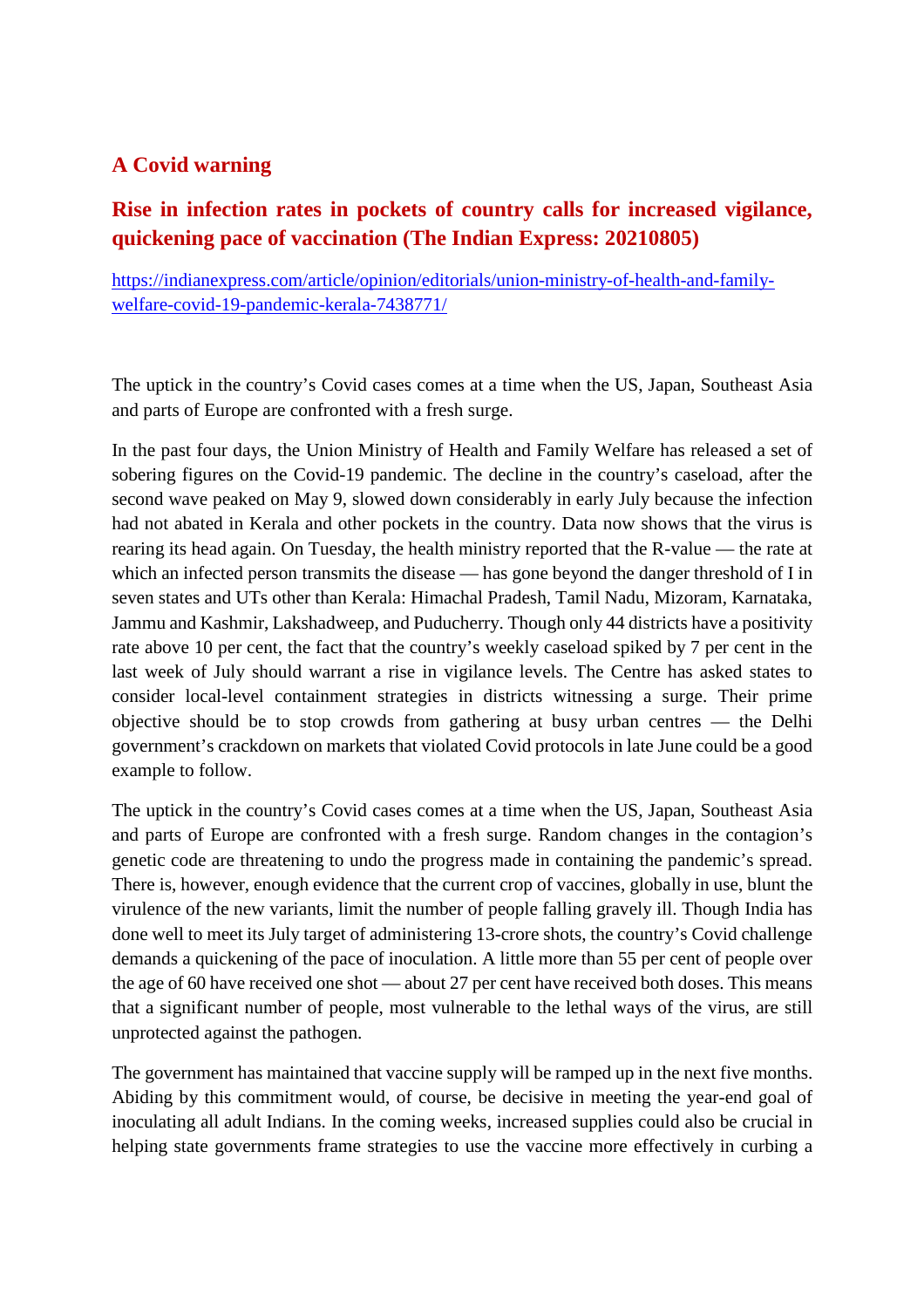potential surge — giving special attention to areas with a high incidence of Covid and priority to people at greater risk.

#### **Fully vaccinated people**

## **Fully vaccinated people thrice at lower risk of Covid: Study (New Kerala: 20210805)**

Double vaccinated people were three times less likely than unvaccinated people to test positive for the Covid-19 infection, a new research has found.->-> View it--> https://www.newkerala.com/news/2021/110643.htm

#### **Covid-19 transmission**

#### **How fears influence Covid-19 transmission (New Kerala: 20210805)**

https://www.newkerala.com/news/2021/110336.htm

Researchers have developed a mathematical model that predicts how infectious disease outbreaks incorporate fear -- both of disease and of vaccines. The model, named as "Triple Contagion"-> View it--> https://www.newkerala.com/news/2021/110336.htm

#### **Metabolic syndrome**

## **Metabolic syndrome linked to cardiovascular problems in adults with kidney disease: Study (New Kerala: 20210805)**

https://www.newkerala.com/news/2021/110293.htm

A new study has uncovered a high prevalence of metabolic syndrome in adults with moderate chronic kidney disease, and found that metaboli-> View it--> https://www.newkerala.com/news/2021/110293.htm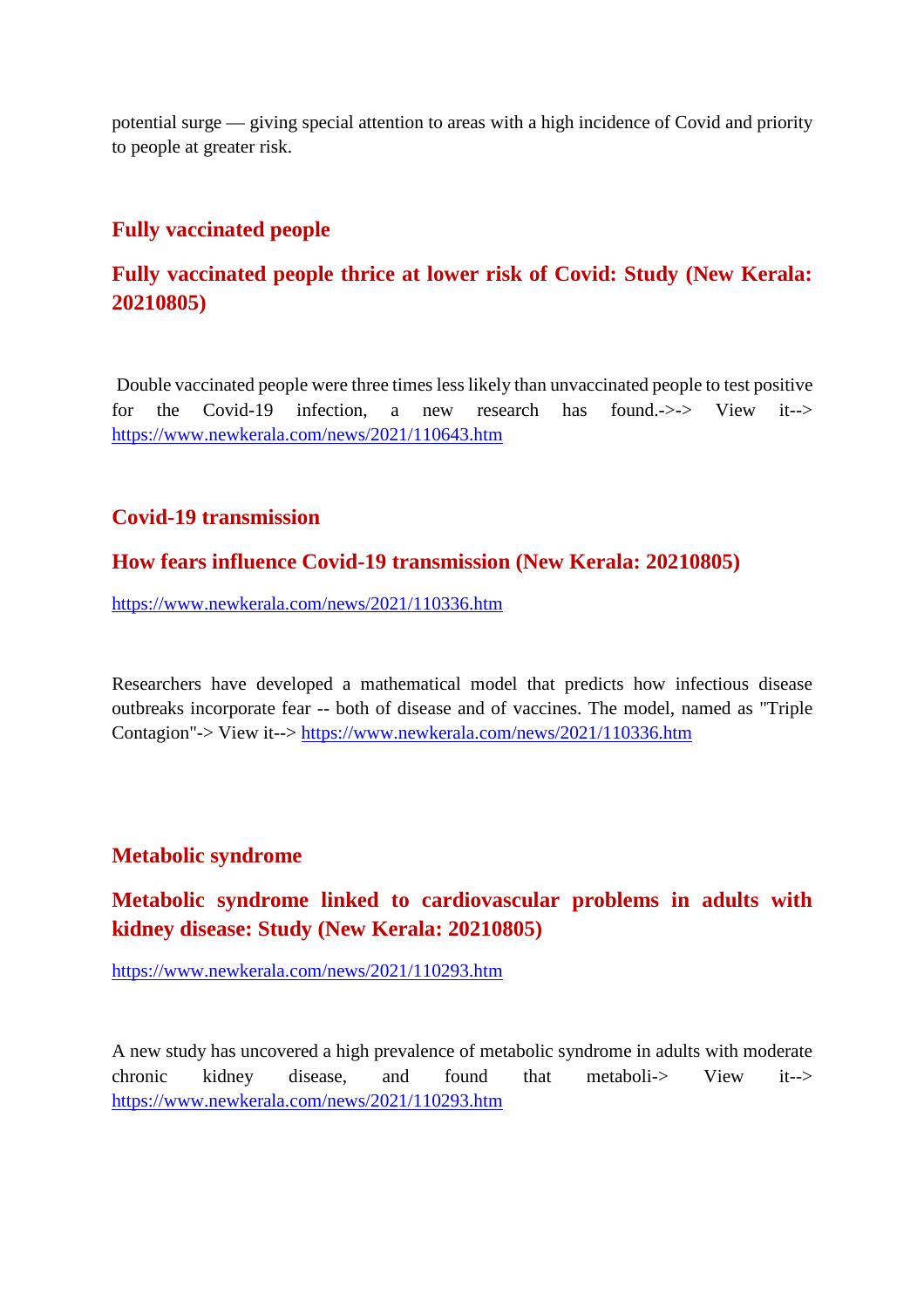#### **Air pollution**

#### **Study finds air pollution associated with higher risk of dementia (New Kerala: 20210805)**

According to a new study, fine particulate air pollution is associated with a higher risk of dementia. ->-> View it--> https://www.newkerala.com/news/2021/110286.htm

#### **Covid-19 symptoms rare in kids**

#### **Long-lasting Covid-19 symptoms rare in kids: Study (New Kerala: 20210805)**

Most children with Covid-19 recover within a week, only a small percentage have long-term symptoms, according to a study published in the journal Lancet Child and Adolescent Health. -> View it--> https://www.newkerala.com/news/2021/110263.htm

#### **Covid-19 infection**

## **Kalonji may help in treatment for Covid-19 infection: Study Sydney, (New Kerala: 20210805)**

#### **(New Kerala: 20210805)**

Aug 3: Australian researchers have found that seeds of the plant, Nigella sativa, better known as Kalonji, could be utilised in the treatment of Covid-19 infection. The flowerin-> View it--> https://www.newkerala.com/news/2021/110079.htm

#### **Health Care Services**

## **िबना हॉिपटल जाए बगैर भी कर सकते हडॉटससे कंसट, इन 2 ऐस कमदद से ( Dainik Gagaran:20210805)**

सेहत से जुड़ी समस्याओं के लिए अब नहीं हॉस्पिटल जाने की जरूरत क्योंकि इन दो एप्स की मदद से घर बैठे आप स्किन हड्डी आंख हर तरह के एक्सपर्ट से बातचीत कर सकते हैं। जो गहणियों से लेकर बुजुर्गों तक हर किसी के लिए वरदान के समान है।